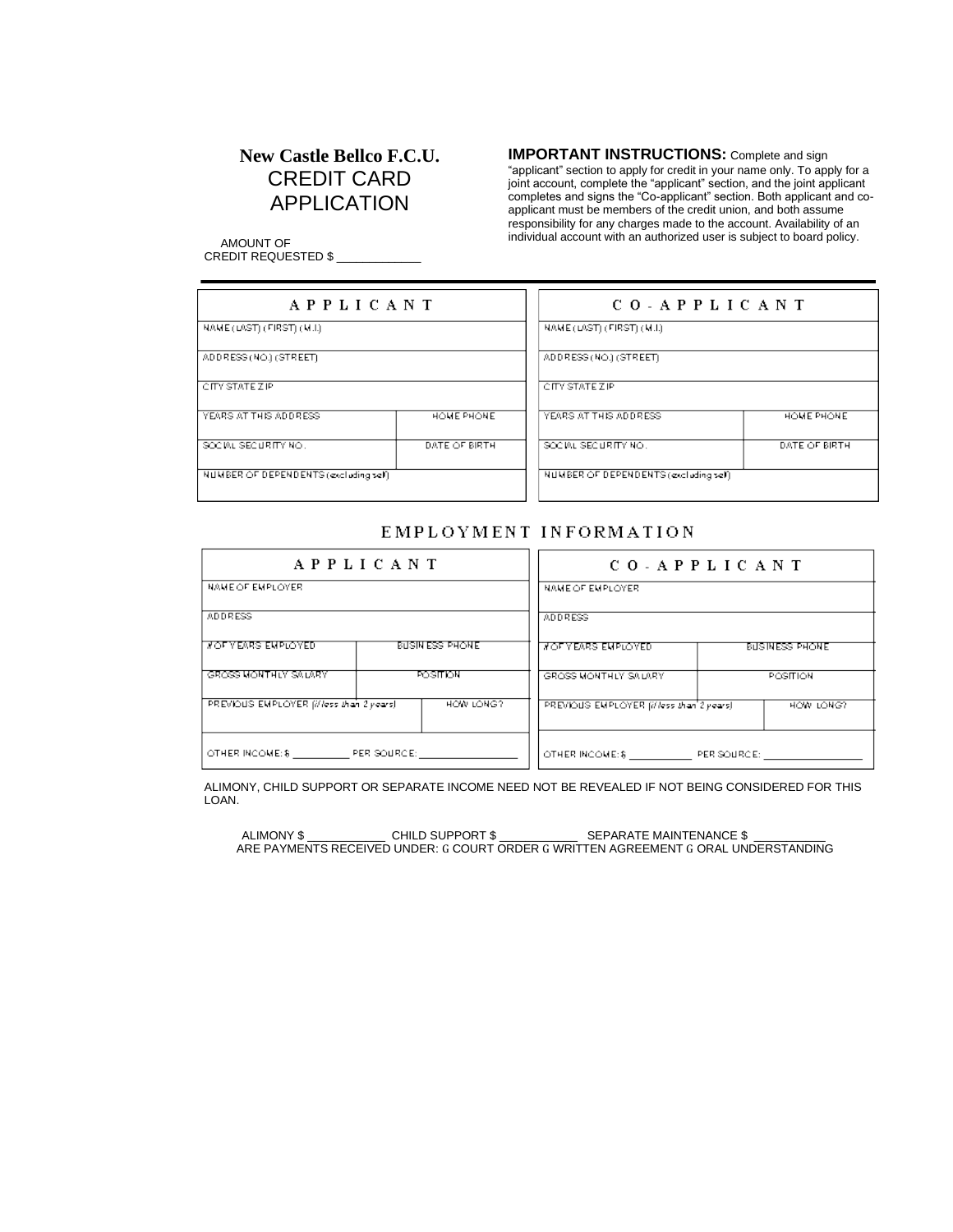#### OUTSTANDING DEBTS  $\overline{a}$

| <b>APPLICANT</b>                                                                                                                                                                                                                                                                 |                  | CO-APPLICANT       |                    |                      |         |                |
|----------------------------------------------------------------------------------------------------------------------------------------------------------------------------------------------------------------------------------------------------------------------------------|------------------|--------------------|--------------------|----------------------|---------|----------------|
| <b>MONTHLY DEBTS</b>                                                                                                                                                                                                                                                             | PAYMENT          | <b>EALANCE</b>     |                    | <b>MONTHLY DEBTS</b> | PAYMENT | <b>EALANCE</b> |
| MORTGAGE                                                                                                                                                                                                                                                                         |                  |                    | MORTGAGE           |                      |         |                |
| UNNULORU                                                                                                                                                                                                                                                                         |                  |                    | UMULORU            |                      |         |                |
|                                                                                                                                                                                                                                                                                  |                  |                    |                    |                      |         |                |
| AUTOS <sup>1</sup><br>MAKE<br><b>YEAR</b>                                                                                                                                                                                                                                        |                  |                    | <b>AUTOS</b>       | <b>MAKE</b><br>YEAR. |         |                |
|                                                                                                                                                                                                                                                                                  |                  |                    |                    |                      |         |                |
| <b>OTHER DEBTS</b>                                                                                                                                                                                                                                                               |                  |                    | <b>OTHER DEBTS</b> |                      |         |                |
|                                                                                                                                                                                                                                                                                  |                  |                    |                    |                      |         |                |
|                                                                                                                                                                                                                                                                                  |                  |                    |                    |                      |         |                |
|                                                                                                                                                                                                                                                                                  |                  |                    |                    |                      |         |                |
| COMPLETE ONLY IF YOU RESIDE IN A COMMUNITY PROPERTY STATE (AZ,CA ID, LA, NV, NM, TX, WA or WI).                                                                                                                                                                                  |                  |                    |                    |                      |         |                |
|                                                                                                                                                                                                                                                                                  | <b>D MARRIED</b> | <b>O SEPARATED</b> |                    | <b>O UNMARRIED</b>   |         |                |
| HAVE YOU ANY OUTSTANDING JUDGEMENTS OR GARNISHMENTS ? O YES O NO                                                                                                                                                                                                                 |                  |                    |                    |                      |         |                |
| HAVE YOU EVER BEEN THROUGH BANKRUPTCY?<br>LE YES LEINO IF YES, WHAT YEAR?                                                                                                                                                                                                        |                  |                    |                    |                      |         |                |
| DYES DINO IFYES, AMOUNT \$<br>ARE YOU A CO-MAKER/GUARANTOR ON ANY OTHER LOANS?                                                                                                                                                                                                   |                  |                    |                    |                      |         |                |
|                                                                                                                                                                                                                                                                                  |                  |                    |                    | FOR WHOM ?           |         |                |
|                                                                                                                                                                                                                                                                                  |                  |                    |                    |                      |         |                |
| OTHER OBLIGATIONS (ALIMONY, CHILD SUPPORT, SEPARATE MAINTENANCE).                                                                                                                                                                                                                |                  |                    |                    |                      |         |                |
| This statement is submitted to obtain credit and I (we) certify that all information is true and complete. I (we) also authorize the credit                                                                                                                                      |                  |                    |                    |                      |         |                |
| union to verify or obtain information the credit union may need concerning my (our) credit history. If this application is approved and a                                                                                                                                        |                  |                    |                    |                      |         |                |
| credit card(s) issued, the undersigned applicant(s) by signing, using or permitting another to use the credit card(s) agree (s) that the<br>applicant(s) will be bound by the terms and conditions accompanying the credit card(s) and all amendments. I (we) hereby acknowledge |                  |                    |                    |                      |         |                |

receipt of the credit union card agreement and disclosure and billing rights that inform me (us) of the terms, responsibilities and rights as

| LAPPLICANT'S SIGNATURE. | LAPPLICANT'S SIGNATURE. |
|-------------------------|-------------------------|
|                         |                         |

CREDIT COMMITTEE:

LOAN OFFICER:

DATE: \_\_\_\_\_\_\_\_\_\_\_ CREDIT LIMIT \$ \_\_\_\_\_\_\_\_\_\_\_\_\_\_\_

 $\overline{\phantom{a}}$ 

 $\overline{\phantom{0}}$